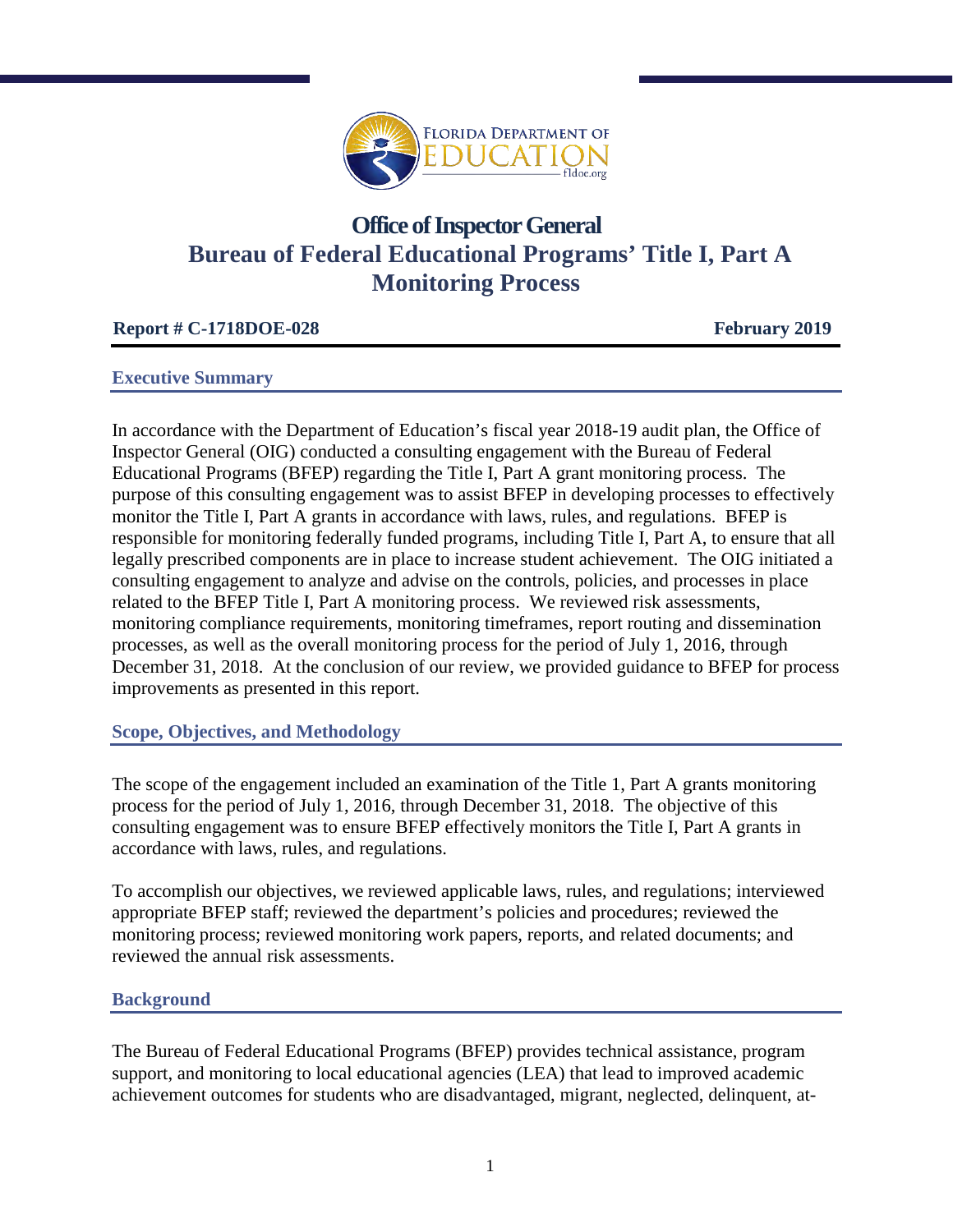risk, or homeless or who attend rural and low-income schools. BFEP is responsible for monitoring federally funded programs, including Title I, Part A, to ensure that all the legally prescribed components are in place to increase student achievement.

Title I, Part A provides LEAs additional resources that help disadvantaged students gain a highquality education and the skills to master the Florida Standards. These resources are used to provide additional teachers, professional development, extra time for teaching, parent involvement activities, and other activities designed to raise student achievement. Two models are used in Title I schools to provide these services. School-wide reform models provide all students with access to services. Targeted assistance models provide services to select students in Title I schools.

No Child Left Behind (NCLB) was enacted in 2002 to ensure that all eligible students have a fair, equal, and significant opportunity to obtain a high quality education and reach, at a minimum, proficiency on challenging state academic achievement standards and state academic assessments. The federal law provided money for extra educational assistance for low-income students in return for improvements in their academic progress.

The Every Student Succeeds Act (ESSA) was signed in 2015, replacing NCLB. ESSA seeks to grant flexibility to states regarding specific requirements of NCLB in exchange for rigorous and comprehensive state-developed plans designed to close achievement gaps, increase equity, and improve the quality of instruction. ESSA includes provisions designed to ensure success for students and schools such as:

- Advancing equity by upholding critical protections for America's disadvantaged and high-need students;
- Requiring for the first time that all students in America be taught to high academic standards that will prepare them to succeed in college and careers;
- Ensuring that vital information is provided to educators, families, students, and communities through annual statewide assessments that measure students' progress toward those high standards;
- Helping to support and grow local innovations including evidence-based and placebased interventions developed by local leaders and educators – consistent with the Investing in Innovation and Promise Neighborhoods.;
- Sustaining and expanding the historic investments in increasing access to high-quality preschool; and
- Maintaining an expectation that there will be accountability and action to effect positive change in our lowest-performing schools, where groups of students are not making progress, and where graduation rates are low over extended periods of time.<sup>[1](#page-1-0)</sup>

The U.S Department of Education allocated \$813,175,159.00 in fiscal year FY 2016-17 and \$856,978,077.00 in FY 2017-18 for the Title I program.

 $\overline{\phantom{a}}$ 

<span id="page-1-0"></span> $1$  Every Student Succeeds Act – U.S. Department of Education https://www2.ed.gov/policy/elsec/leg/esea02/pg2.html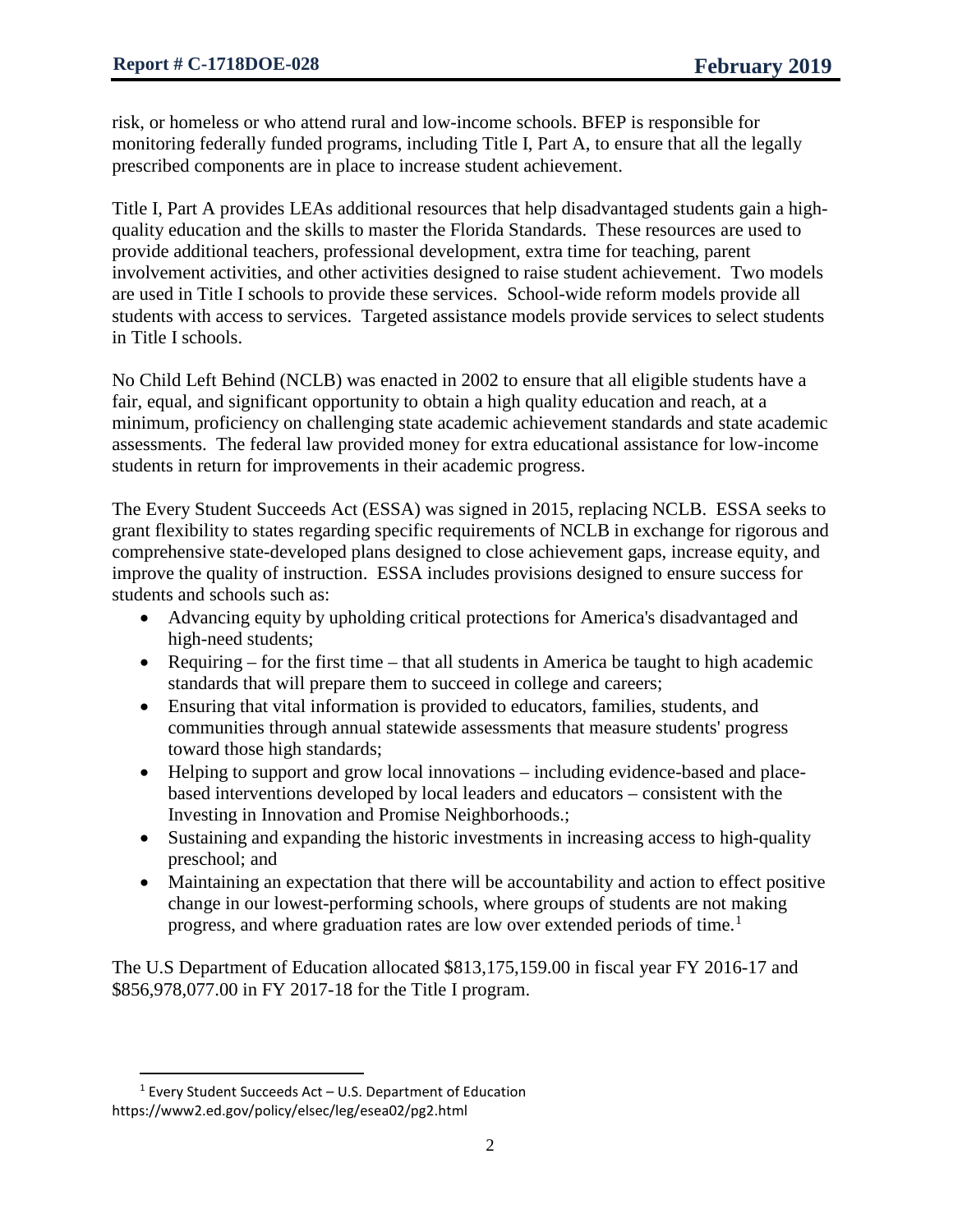#### **Current Processes**

Risk Assessment:

We reviewed the Title I, Part A completed risk assessments and corresponding methodology for fiscal years 2016-17, 2017-18, and 2018-19. We observed that each risk assessment contained elements of fiscal data, monitoring/audit history, and school data. However, the categories included in each risk assessment varied each year, as did the labeling of each category, the source of the data, and the scoring methodology.

| <b>Elements</b>                                                                  | $16-17$ | $17 - 18$ | 18-19        |  |
|----------------------------------------------------------------------------------|---------|-----------|--------------|--|
| Academic Coaching Allocations/Remaining Balance                                  | X       |           |              |  |
| <b>Application Submission</b>                                                    | X       | X         |              |  |
| Comparability                                                                    | X       | X         |              |  |
| Coordinator/Leadership Experience *                                              | X       | X         | X            |  |
| D and F Schools                                                                  | X       | X         |              |  |
| <b>Discretionary Factors</b>                                                     |         | X         | X            |  |
| <b>District Grades</b>                                                           |         | X         |              |  |
| Drop Out Rate                                                                    |         | X         |              |  |
| ELA Scores (% Level 3 & above)                                                   |         | X         |              |  |
| <b>Graduation Rate</b>                                                           |         | X         |              |  |
| Percentage point difference in ELA Level 3 and Above to<br>State Average of 56%  |         |           | X            |  |
| Percentage point difference in Math Level 3 and Above to<br>State Average of 60% |         |           | X            |  |
| Prior Year Audit Findings*                                                       | X       | X         | X            |  |
| Prior Year Monitoring                                                            | X       |           |              |  |
| SIG 1003 (a) Allocations/ Remaining Balance                                      | X       |           |              |  |
| <b>Student Enrollment (Size Alike)</b>                                           |         |           | X            |  |
| Survey 3 Enrollment                                                              |         |           | X            |  |
| Title I, Part A Allocation Previous School Year/ Remaining<br>Balance*           | X       | X         | X            |  |
| Title I, Part A Skipped, Closed, New Schools                                     |         |           | $\mathbf{X}$ |  |
| *Marks the common fields across each fiscal year                                 |         |           |              |  |

In FY 2017-18 and FY 2018-19, BFEP added discretionary risk factors to the risk assessment to factor in outlying concerns, such as media attention or direction from departmental leadership.

Per BFEP program staff, each program (Title I Part A, Title I Part C, etc.) completes individual risk assessments for their program areas. Upon completion, program staff meet to discuss the results of their individual risk assessment so they can develop a draft monitoring plan that allows them to coordinate monitoring efforts. Timeframes for risk assessment completion varied each year, and BFEP has not developed a timeline for the risk assessment process. Delays in the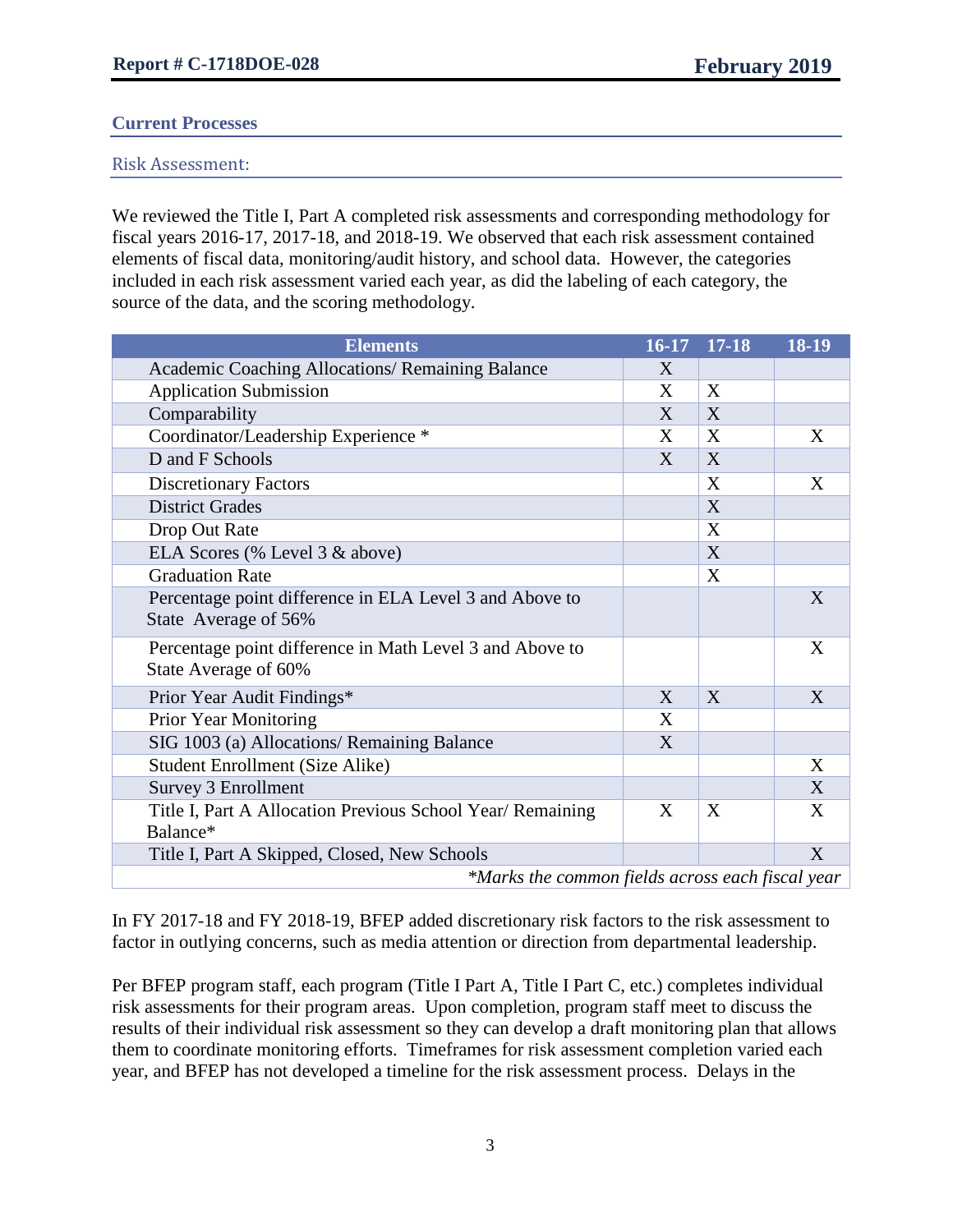completion of the risk assessment could lead to delays in completing the monitoring process causing feedback to the LEAs to be delayed significantly as described later in the report.

| <b>Risk Assessment Date by Fiscal Year</b> |            |                 |           |  |
|--------------------------------------------|------------|-----------------|-----------|--|
|                                            | FY 16-17   | <b>FY 17-18</b> | FY 18-19  |  |
| <b>Risk Assessment Completion Date</b>     | 12/21/2016 | 1/30/2018       | 8/23/2018 |  |

At the conclusion of the risk assessment process, each provider received a final risk score, which BFEP used to determine the monitoring type needed. Per the BFEP website, the different monitoring types and required steps are as follows:

On-site Monitoring

- Before the on-site visit, the LEA submits answers to all review questions online.
- Before the on-site visit, the LEA uploads supporting documentation for all compliance items.
- BFEP staff reviews the LEA's documentation before the on-site.
- BFEP staff conducts face-to-face interviews while on-site in the LEA.

Desktop Monitoring

- LEA submits answers to all review questions online.
- LEA uploads supporting documentation for all compliance items.
- BFEP staff reviews the LEA's documentation off-site.
- BFEP staff conducts a conference call with the LEA to discuss the monitoring review.

Targeted Desktop Monitoring

- LEA answers review questions for select compliance items.
- LEA uploads supporting documentation for select compliance items.
- BFEP staff reviews the LEA's documentation off-site.
- The LEA participates in self-certification for all compliance items not selected.
- BFEP staff conducts a conference call with the LEA to discuss the monitoring review.

The only difference between onsite and desktop monitoring is that BFEP conducts interviews inperson during an onsite review and via telephone during desktop monitoring.

We determined that in both FY 2016-17 and FY 2017-18, the LEAs selected for monitoring and the monitoring types used did not align with the selection methods outlined in the risk assessment methodology. The FY 2016-17 risk assessment methodology did not identify which scores would determine the designation of each monitoring type; however, we noted the LEAs BFEP selected for monitoring did not receive the highest scores, and the reason for the selections were not documented.

FY 2016-17 Monitoring Selections:

- Okeechobee Performance Review #1 on risk assessment
- Gadsden Desktop #4 on risk assessment
- Hillsborough Desktop #6 on risk assessment
- Broward Targeted Desktop #7 on risk assessment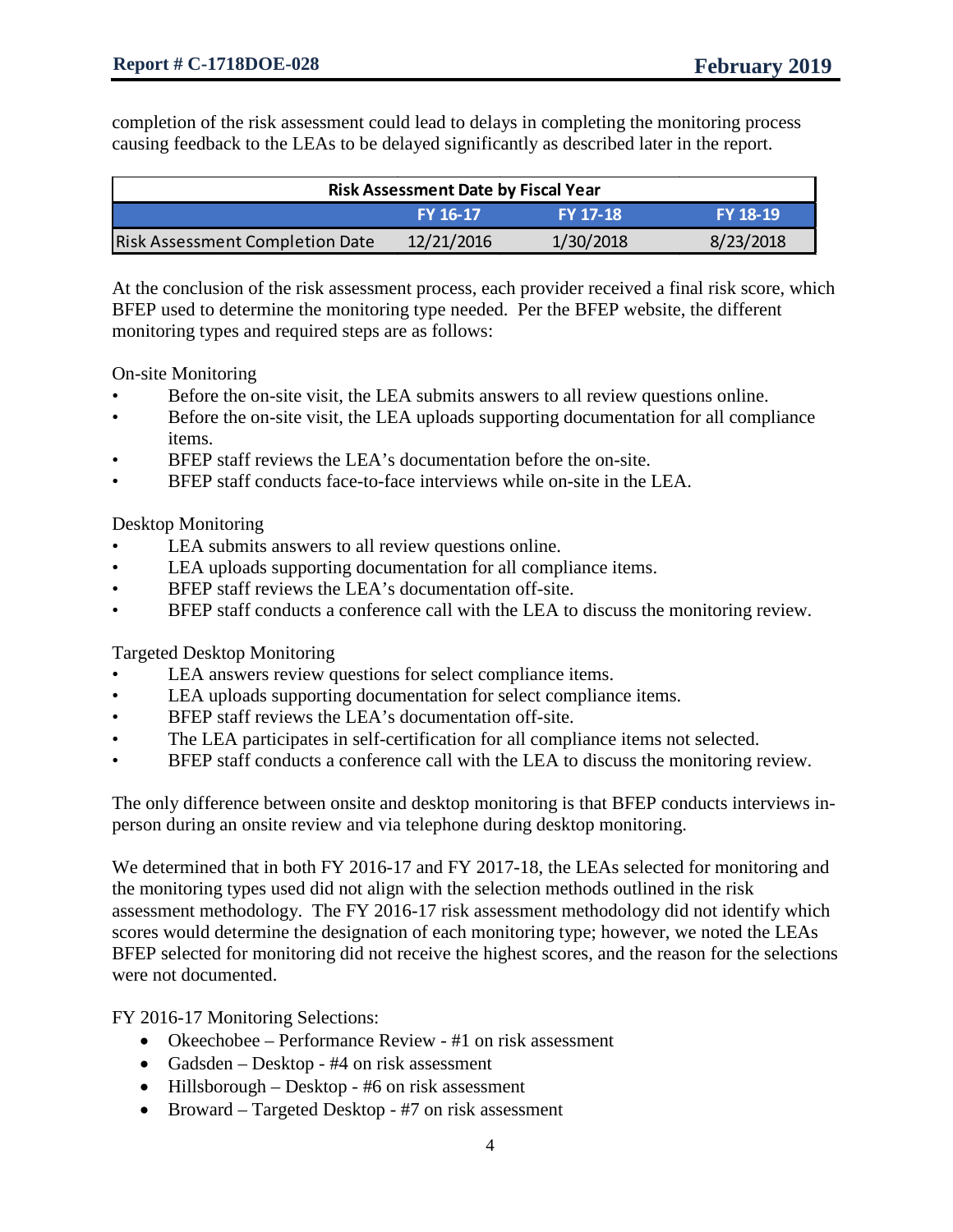• Miami-Dade – Performance Review - #11 on risk assessment

Per the FY 2017-18 risk assessment methodology, onsite monitoring should be assigned to the two highest ranked LEAs, desktop monitoring should be assigned to the next two highest ranked LEAs, and a maximum of one targeted desktop monitoring should be assigned. The remaining LEAs were assigned to perform self-certifications. The LEAs selected for monitoring and the monitoring type used were not consistent with the instructions in the risk assessment methodology. The following LEAs were designated for onsite or desktop monitoring:

- Pasco Onsite #1 on risk assessment
- Lake Onsite #10 on risk assessment
- Hendry Desktop #2 on risk assessment
- Okeechobee Desktop #4 on risk assessment
- Baker- Desktop- #7 on risk assessment

Per the FY 2018-19 risk assessment methodology, onsite monitoring should be assigned to LEAs scoring 70 and above, desktop monitoring should be assigned to LEAs scoring between 60 and 69 points, and the remaining LEAs should be assigned self-certification. Per the FY 2018-19 risk assessment three LEAs scored over 70 and met the requirements for onsite monitoring while six LEAs scored between 60-69 points and met the requirements for desktop monitoring. We noted that, in addition to the risk assessment for FY 2018-19, BFEP submitted a second document listing risk assessment final scores. However, the final scores listed on the second document did not match the final scores listed on the risk assessment. The second document had each LEA scored 5 points higher than the risk assessment. Per the scoring on the second document, five LEAs scored over 70 and met the requirement for onsite monitoring while 10 LEAs scored between 60-69 points and met the requirements for desktop monitoring. BFEP was unable to explain the difference in the risk scores on the two documents. All 15 of the LEAs identified on the second risk assessment document with a score of 60 and above were listed on the draft monitoring schedule. We determined that BFEP does not document the reasons for the LEA monitoring selections or why the final selections do not correlate to the risk assessment results.

# Recommendations

For the risk assessment to be more effective, we recommend BFEP implement consistent risk metrics and risk measurement processes from year to year. For example, the risk assessment for FY 2016-17 relied heavily on fiscal data while the following years used less fiscal information but included more school performance measures. The selected categories should continue to contain elements of fiscal data, audit/monitoring history, and school performance measures. However, we recommend the categories, sources of the data, and scoring methodology remain consistent from year to year to the maximum extent possible. This provides for better representation of where the risks lie and allows BFEP to consistently measure risks across multiple years. The discretionary risk factors category can continue to be used to capture outlying variables, such as media attention or directions by department leadership. It may also be beneficial for the risk assessment to include annual progress for the selected performance measures. An LEA, whose math and English/language art scores are above the state average but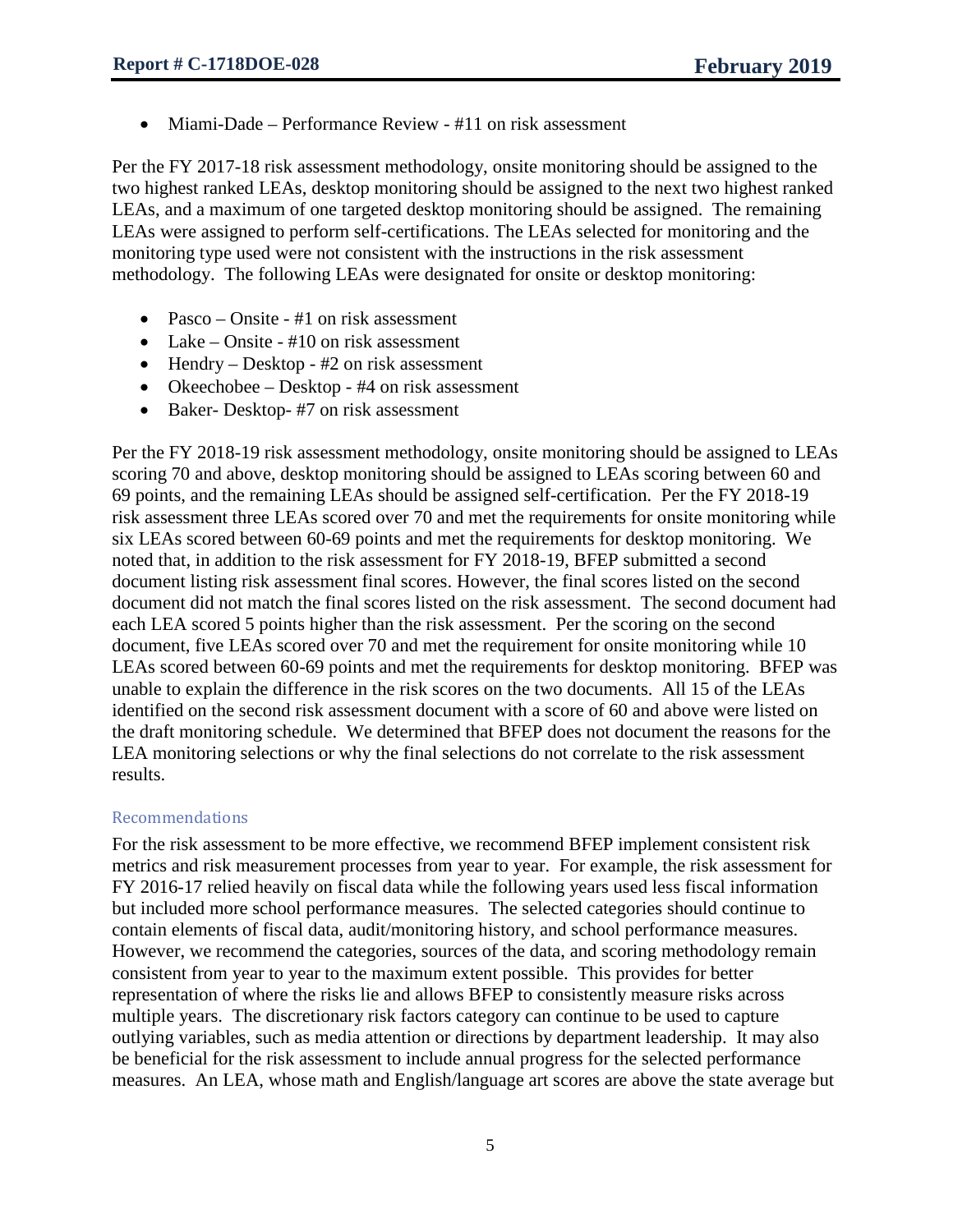declining from year to year, may be considered to be at higher risk than one whose scores are under the state average, but increasing from one year to the next.

Designation of monitoring types should also remain consistent each year. The LEAs selected for monitoring should align with the selection methodology and their risk assessment scores. To account for coordination with other program areas, BFEP should maintain meeting notes of the program discussions. Adding a notes field to the risk assessment itself to capture any outlying factors could also be beneficial. This will provide documentation for monitoring selections that do not match the risk assessment scores or monitoring methodology.

Selecting all LEAs over a specific score for desktop or onsite monitoring for FY 2018-19 would require the completion of 15 monitoring reviews, a number that may be unattainable. We recommend BFEP conduct an analysis of the time necessary to complete the monitoring process, identify other obligations on staff time, and base monitoring efforts on staff availability and the identified timeframes. This would allow BFEP to set attainable goals and reduce the risk that BFEP will fail to achieve the set monitoring schedule. We also recommend that BFEP assign certain staff solely to monitoring duties. This would free staff time to concentrate on the monitoring process and ensure monitoring is not delayed throughout the year.

Timeframes for risk assessment completion have varied each year. We recommend BFEP develop a consistent timeframe for the risk assessment process and desired completion dates. This timeframe should consider the coordination between program areas.

## Monitoring:

BFEP conducts onsite visits, desktop monitoring, and targeted desktop monitoring annually based on the risk assessment results. Those with higher scores typically receive onsite or desktop monitoring, and the remainder of the LEAs submit a self-evaluation certification form. Working papers identify the compliance items reviewed during each monitoring.

# *FY 2016-2017:*

In FY 2016-17, BFEP conducted monitoring of five LEAs. Miami-Dade and Okeechobee received performance reviews. During the performance reviews, BFEP reviewed how the LEAs spent funds on instructional coaching and the results of the coaching. BFEP did not release these reports to the districts and did not conduct performance reviews in the subsequent fiscal years. Gadsden and Hillsborough received desktop monitoring and Broward received targeted desktop monitoring. BFEP did not conduct any onsite visits in FY 2016-17. We noted that BFEP did not document the reason for the targeted desktop monitoring of Broward nor the reason they chose compliance item IIA-1. The remainder of the LEAs were required to complete self-evaluation certification forms by February 6, 2017. The FY 16-17 work papers identified 11 compliance items to be reviewed. We reviewed the monitoring results for Gadsden (desktop monitoring and self-certification), Broward (targeted desktop monitoring), and Citrus (self-certification), and determined that BFEP addressed all compliance items referenced in the reports for the selected LEAs.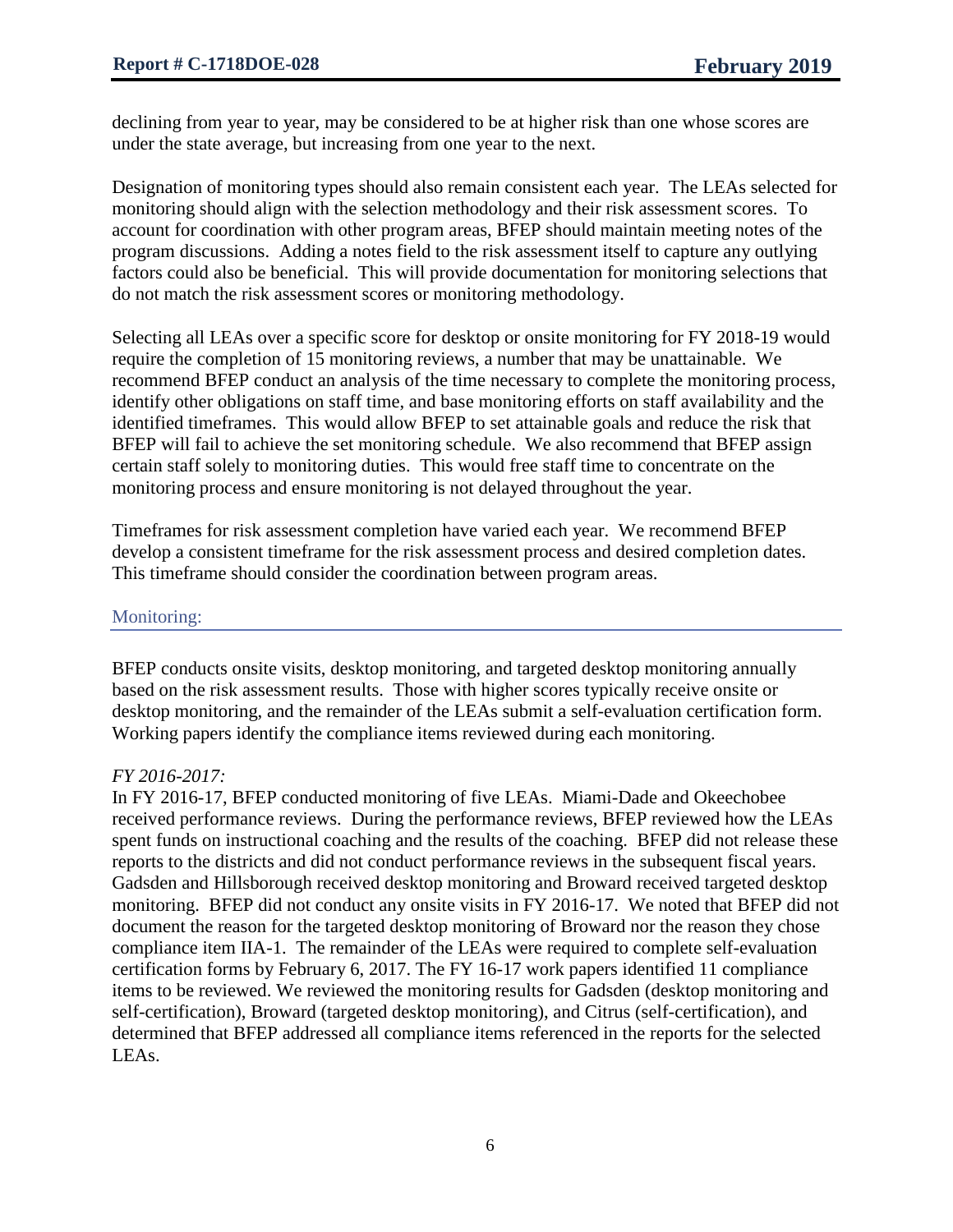| <b>Compliance Item</b> | Citrus (S)* | Gadsden(D) | Gadsden (S)  | <b>Broward (TD)</b> |
|------------------------|-------------|------------|--------------|---------------------|
| $AIA-1$                | $\sqrt{ }$  | $\sqrt{ }$ | $\sqrt{ }$   | **                  |
| $AIA-2$                | $\sqrt{ }$  | ν          | $\sqrt{ }$   | **                  |
| $AIA-3$                | **          | $***$      | $***$        | **                  |
| $AIA-4$                | $\sqrt{ }$  | $\sqrt{ }$ | $\sqrt{ }$   | **                  |
| $CIA-1$                | v           | ν          | $\sqrt{ }$   | $**$                |
| $DIA-1$                | $\sqrt{ }$  | V          | $\mathbf{v}$ | **                  |
| $DIA-2$                | **          | $**$       | $**$         | $**$                |
| $HIA-1$                | $\sqrt{ }$  | $\sqrt{ }$ | $\sqrt{ }$   | **                  |
| $IIA-1$                | $\sqrt{ }$  | $\sqrt{ }$ | $\sqrt{ }$   | $\sqrt{ }$          |
| $KIA-1$                | $\sqrt{ }$  | $\sqrt{ }$ | $\sqrt{ }$   | $**$                |
| $LIA-1$                | v           | ν          | V            | **                  |

# *FY 2017-2018:*

In FY 17-18, BFEP conducted monitoring of five LEAs. Baker, Okeechobee, and Hendry received desktop monitoring. Lake and Pasco received onsite monitoring. All other LEAs were required to submit completed self-evaluation certification forms by June 29, 2018. Work papers for FY 17-18 identified 11 compliance items. We reviewed the monitoring results for the three desktop and two onsite monitoring reports, along with the self-evaluation certification form for Columbia and determined that BFEP addressed all compliance items referenced in the reports.

| <b>Compliance Items Monitored in FY 17-18</b>     |                  |              |            |            |                |           |
|---------------------------------------------------|------------------|--------------|------------|------------|----------------|-----------|
|                                                   | <b>Baker</b> (D) | Columbia (S) | Hendry (D) | Lake $(0)$ | Okeechobee (D) | Pasco (O) |
| $AIA-2$                                           |                  |              |            |            |                | ٦I        |
| $AIA-3$                                           | $**$             |              | $***$      | $**$       | $**$           | $**$      |
| $AIA-4$                                           | V                |              |            |            |                |           |
| $CIA-1$                                           | V                |              |            |            |                |           |
| $DIA-1$                                           |                  |              |            |            |                |           |
| $DIA-2$                                           | $**$             |              | $***$      | $***$      | $**$           |           |
| $HIA-1$                                           | ν                |              |            |            |                |           |
| $IIA-1$                                           | v                |              |            |            |                |           |
| $KIA-1$                                           |                  |              |            |            |                |           |
| $LIA-1$                                           | νI               |              | νI         |            |                |           |
| $MIA-1$                                           | v                |              | ν          |            |                | ν         |
| ** Compliance Items were marked as Not Applicable |                  |              |            |            |                |           |

Both onsite and desktop monitoring include the same compliance items for review at the same level of detail. BFEP also collected supporting documentation in the same manner for both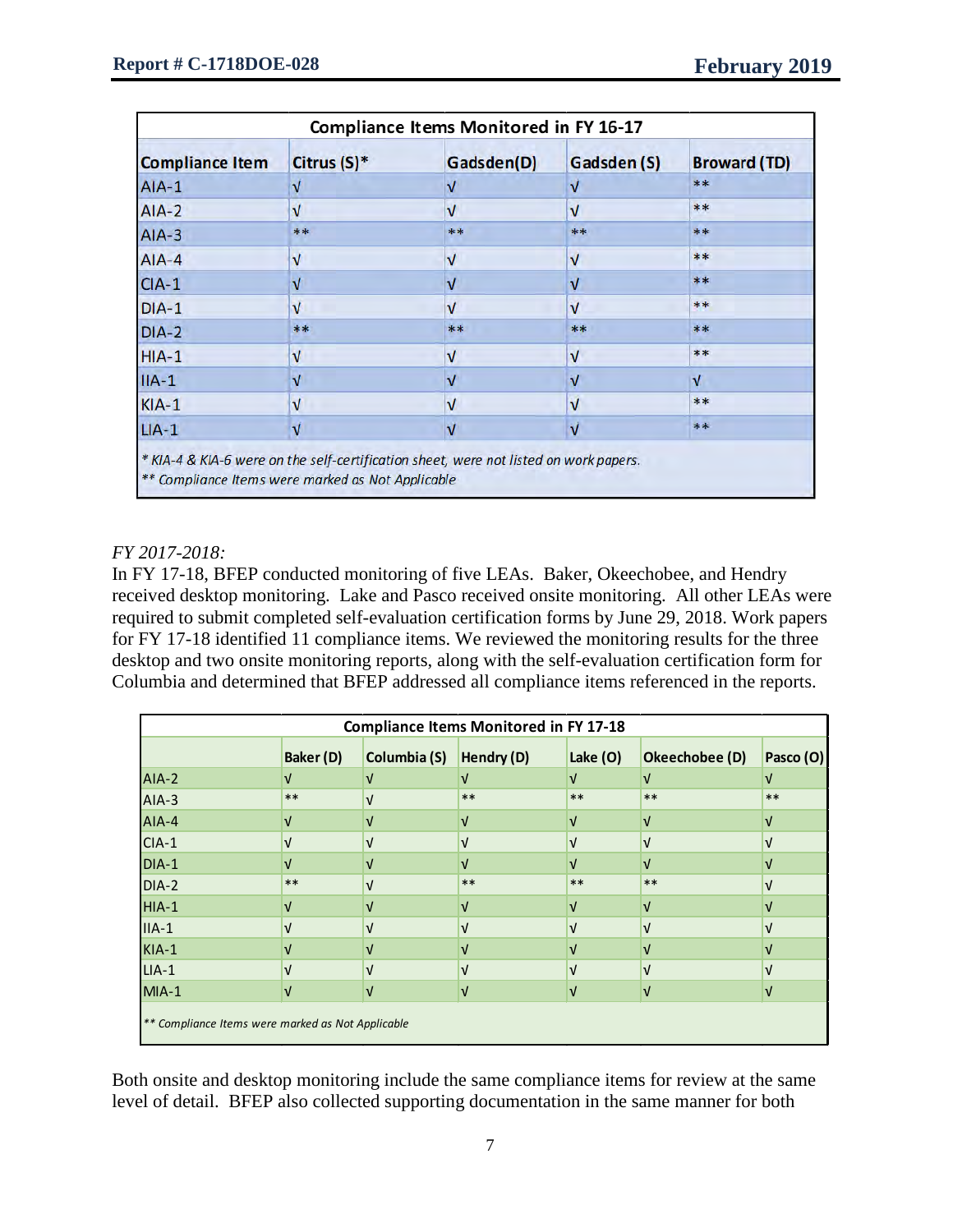onsite and desktop monitoring. We reviewed the compliance components selected by BFEP and determined that, while they were mostly consistent between FY 2016-17 and 2017-18, BFEP does not document why the compliance items are selected. We additionally determined BFEP monitoring does not include a fiscal compliance component. Per BFEP staff, fiscal components are considered during the application process.

#### Recommendations

We recommend BFEP document the reason for selecting compliance items to review. Additionally, when conducting targeted monitoring, BFEP should document why they selected a particular compliance item for review. If concentration on fiscal components is occurring during the application process, we recommend that BFEP staff, at a minimum, verify the LEAs spent Title I, Part A funds in accordance with the LEA's submitted application. We additionally recommend BFEP reevaluate their onsite and desktop monitoring activities to provide greater distinction between the two types of monitoring.

#### Technical Assistance

Per BFEP's Elementary and Secondary Education Act (ESEA) Monitoring FAQ document, "A monitoring visit is designed primarily to determine the extent of an LEA's compliance with federal program requirements, while at the same time providing technical assistance with any compliance areas. The purposes of monitoring include: (1) reviewing information from an LEA; (2) determining the need for system improvements; and (3) providing technical assistance." During the monitoring process, the BFEP team confers via phone or email with the LEAs receiving desktop or onsite monitoring. Additionally, they hold conference calls with all LEAs, prior to the monitoring activities beginning.

#### Recommendations

We recommend BFEP track communication with the LEAs, utilizing a call log or tracking database, and include sufficient fields to document the topic discussed, the length of call, the BFEP staff providing the technical assistance, and the guidance provided. This would allow BFEP to periodically review staff communication and ensure correct information is provided to the LEAs consistently. In the event that the BFEP staff was unavailable for future communication, additional staff would be able to review the logs and provide a consistent response. Utilizing a call log would also allow BFEP to incorporate the LEA's need for technical assistance into future risk assessments. Finally, the call log would allow BFEP management to accurately gauge how many hours each staff member spends providing technical assistance when planning the number of monitoring visits to assign to each employee.

#### Monitoring Process Timeliness

# *FY 2016-17:*

In FY 2016-17, BFEP completed performance reviews for Okeechobee and Miami-Dade school districts, desktop monitoring reports for Gadsden and Hillsborough school districts, and targeted desktop monitoring for the Broward school district. BFEP directed the remaining LEAs to complete a self-certification. BFEP did not send the performance review reports to the districts.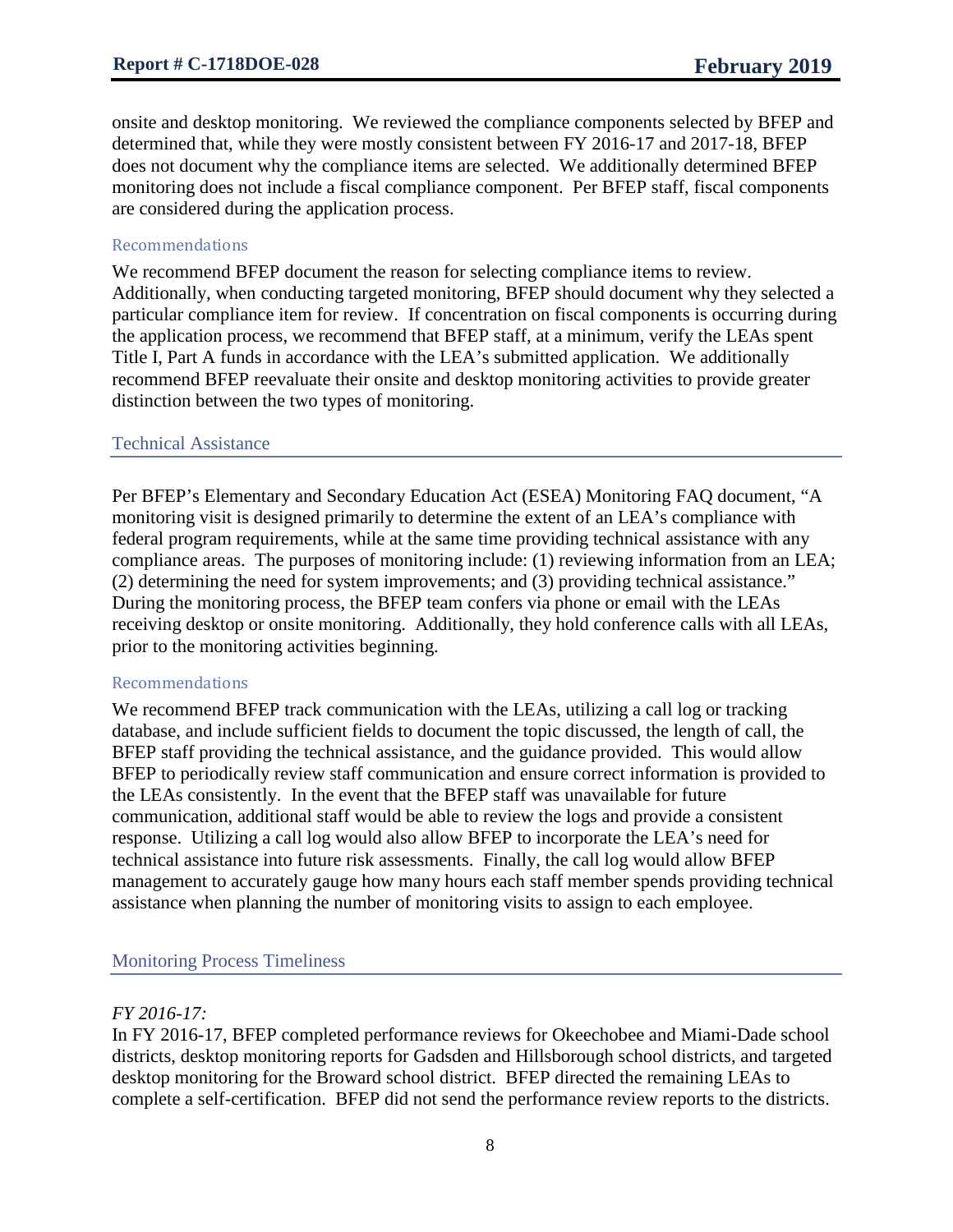We selected Gadsden and Broward to review the timeliness of the monitoring process. Using the milestone dates from the FY 2016-17 weekly monitoring status by program and provider log notes, the report routing sheet, and the report distribution emails, we created a timeline of the BFEP monitoring process. The timeline reflected that it took an average of 156 business days from the monitoring date to the date that the preliminary report was completed and routed for approval.

It took BFEP approximately 75 business days from the monitoring start date to complete the preliminary report and, on average, 81 business days from the date BFEP completed the preliminary report to the date BFEP routed the preliminary report for approval. The log notes did not extend past the date they completed the preliminary report so there is no record of the activity occurring during the 81 days between completion of the preliminary report and routing the report for approval.

The routing review process took approximately 45 business days. One routing form was used for all reports needing approval, including the desktop monitoring reports for Gadsden and Broward. We noted the routing form did not capture all the individuals who completed reviews nor the dates they received and reviewed the reports. In addition, the routing form did not clearly identify which reports were under review, which reports needed modifications, and the results of the review. The entire process, from monitoring to final report dissemination, took an average of 200 business days.

## *FY 2017-18:*

In FY 2017-18, BFEP completed five monitoring reports: Hendry, Baker, Okeechobee, Lake, and Pasco. BFEP directed the remaining LEAs to complete self-certifications. Using the preliminary reports and the date of preliminary report completion, we created a timeline. On average, it took BFEP 75 business days from the monitoring date to complete the preliminary report. BFEP did not utilize the weekly monitoring status log in FY 2017-18. As of December 20, 2018, BFEP had not routed the preliminary monitoring reports for FY 2017-18 for review and approval.

#### *FY 2018-2019:*

Monitoring for FY 18-19 is currently in progress, and documentation is not yet available. BFEP provided a draft monitoring calendar.

We noted differences in the monitoring timelines across the fiscal years, notably the lack of documentation of the monitoring process. For the activities where monitoring dates were available, there was no consistency as to when BFEP completed monitoring activities. The lack of a consistent monitoring timeframe could lead to untimely monitoring of the LEAs and delayed reporting of monitoring results. As a result of the delayed reporting, BFEP will be unable to provide timely monitoring feedback to LEAs and ensure the LEAs correct the noted deficiencies in a timely manner.